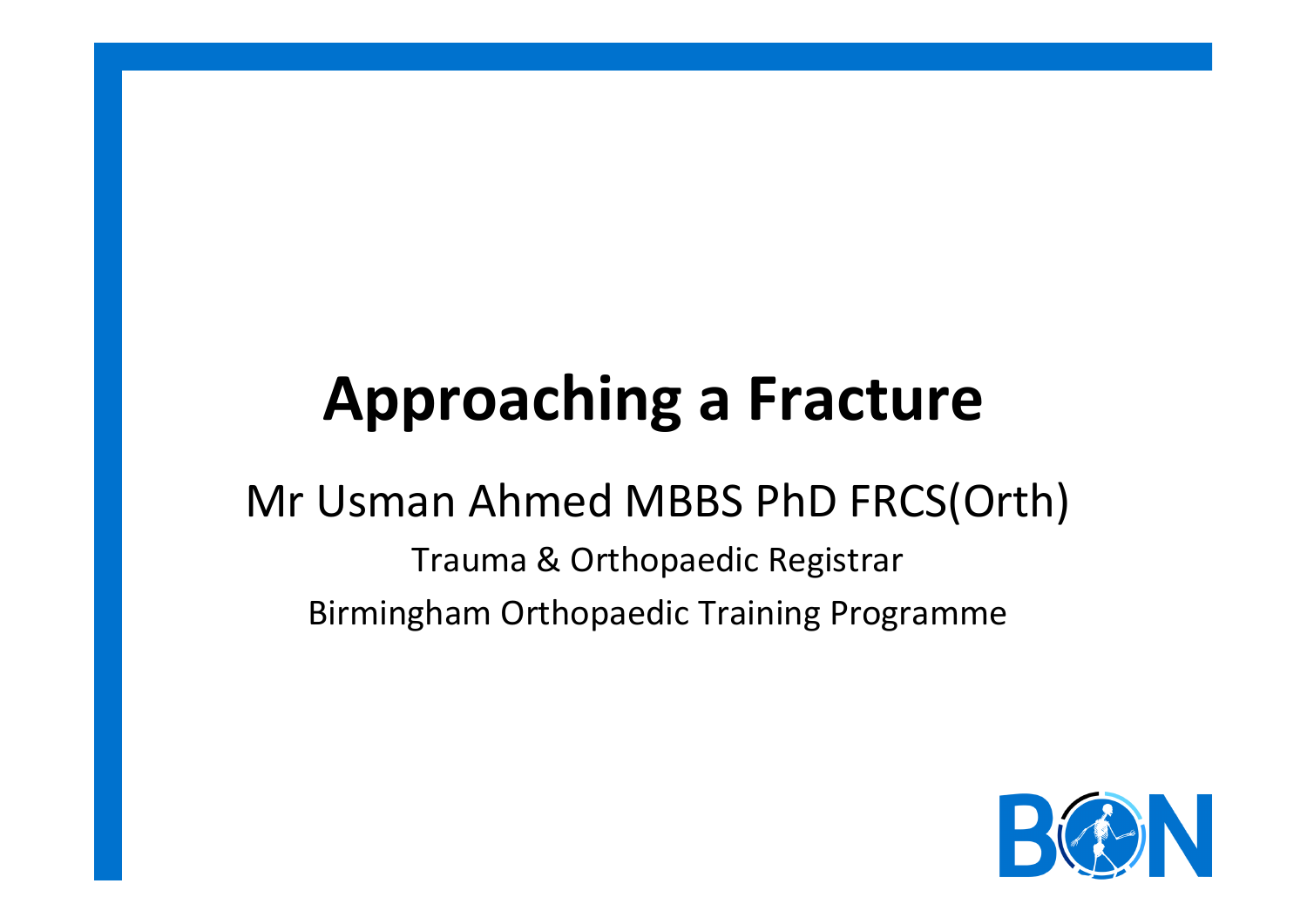### Trauma

#### The true pioneers of the # (hashtag) are T&O surgeons.

#### It is short hand for 'fracture'

- 

- 

Fractures constitute a large & significant portion of the specialty workload

- 

Lets start with a case

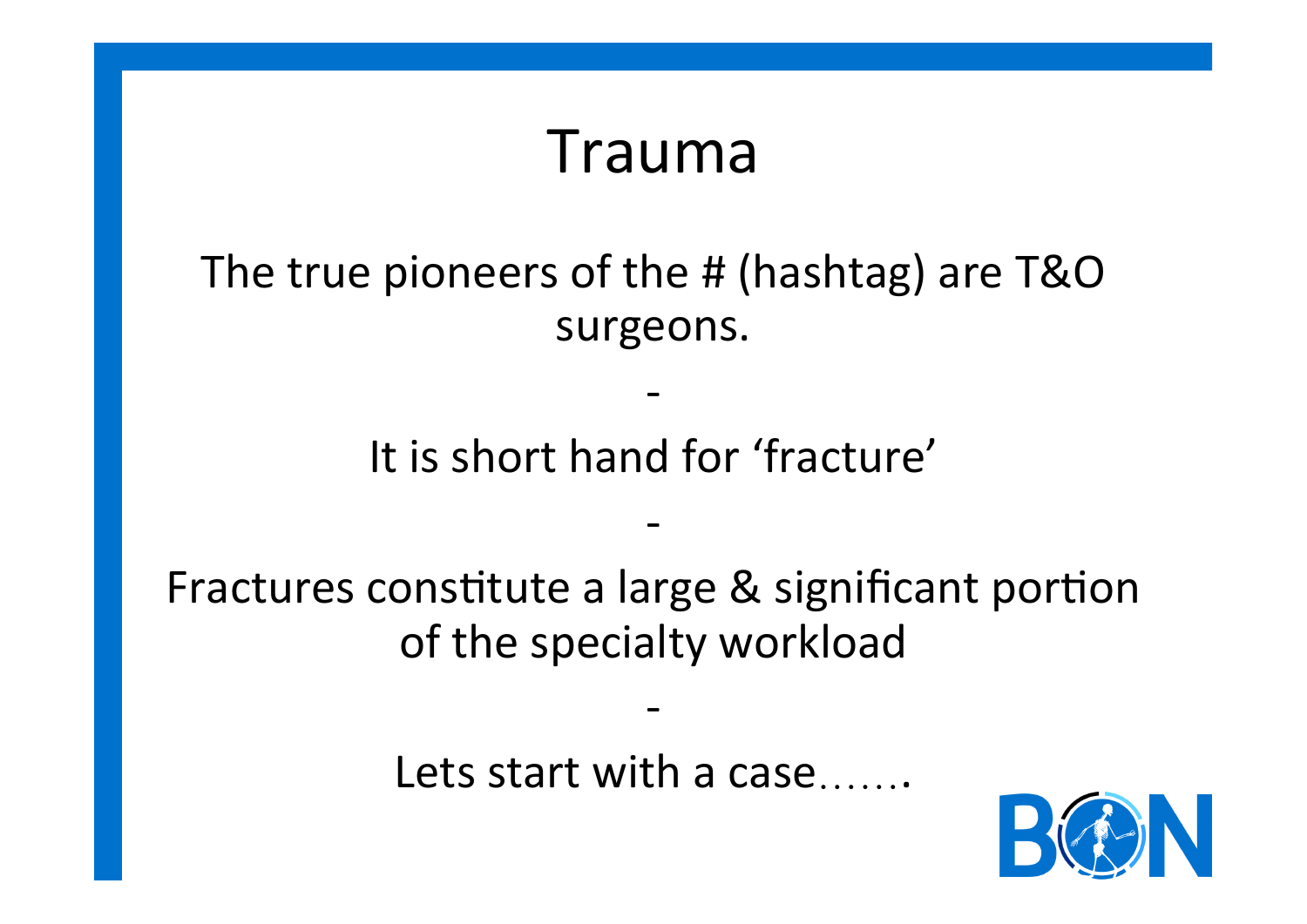## I think this guy has a broken leg.....



## …..can you please deal with it…..

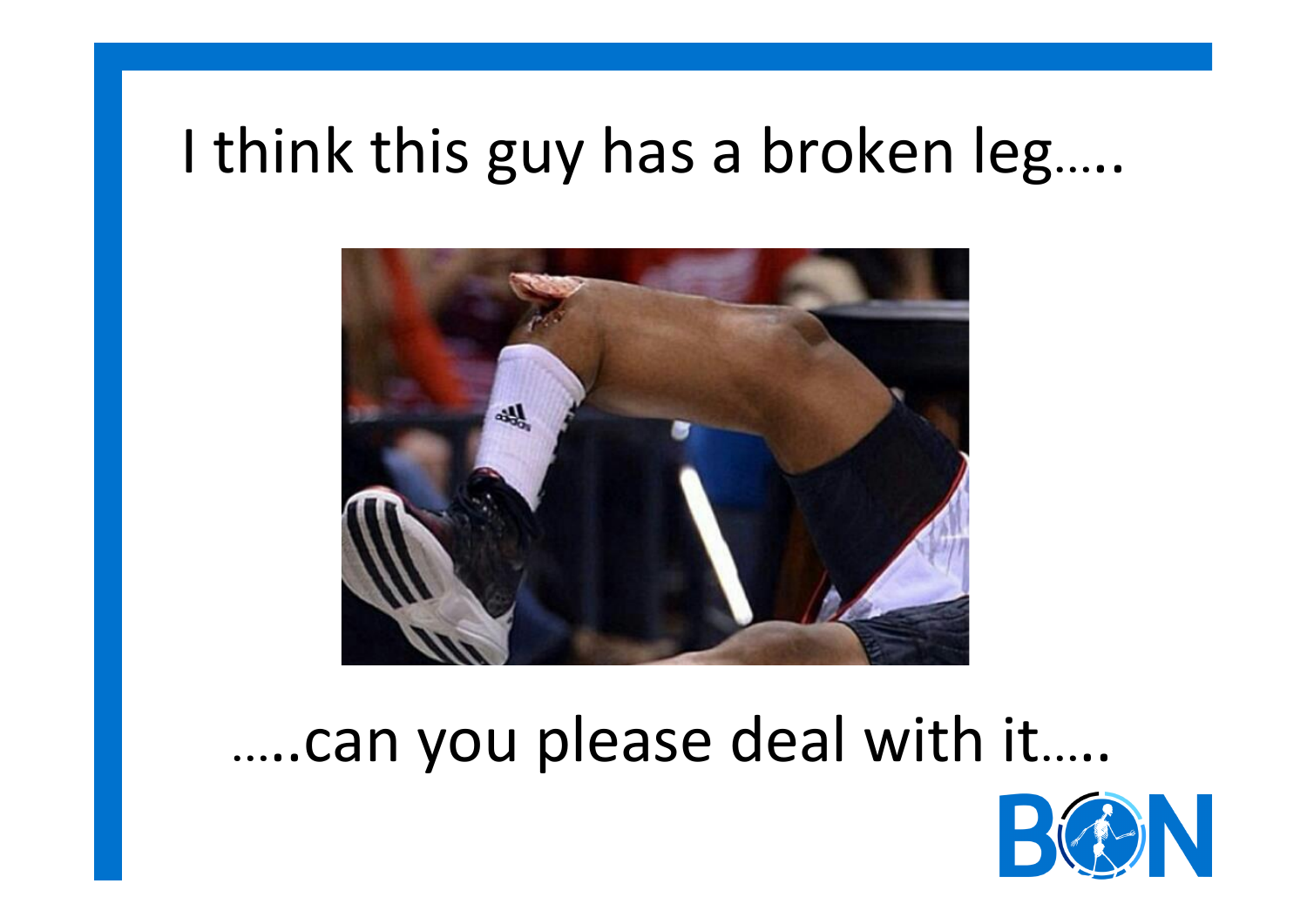## Objectives

- There are three key time frames
	- Immediate - Emergency Management
	- Soon Temporary Stabilisation
	- Planning Definitive Management
- Key skills
	- Rapid Assessment & Management
	- Concise Communication
	- Teamwork

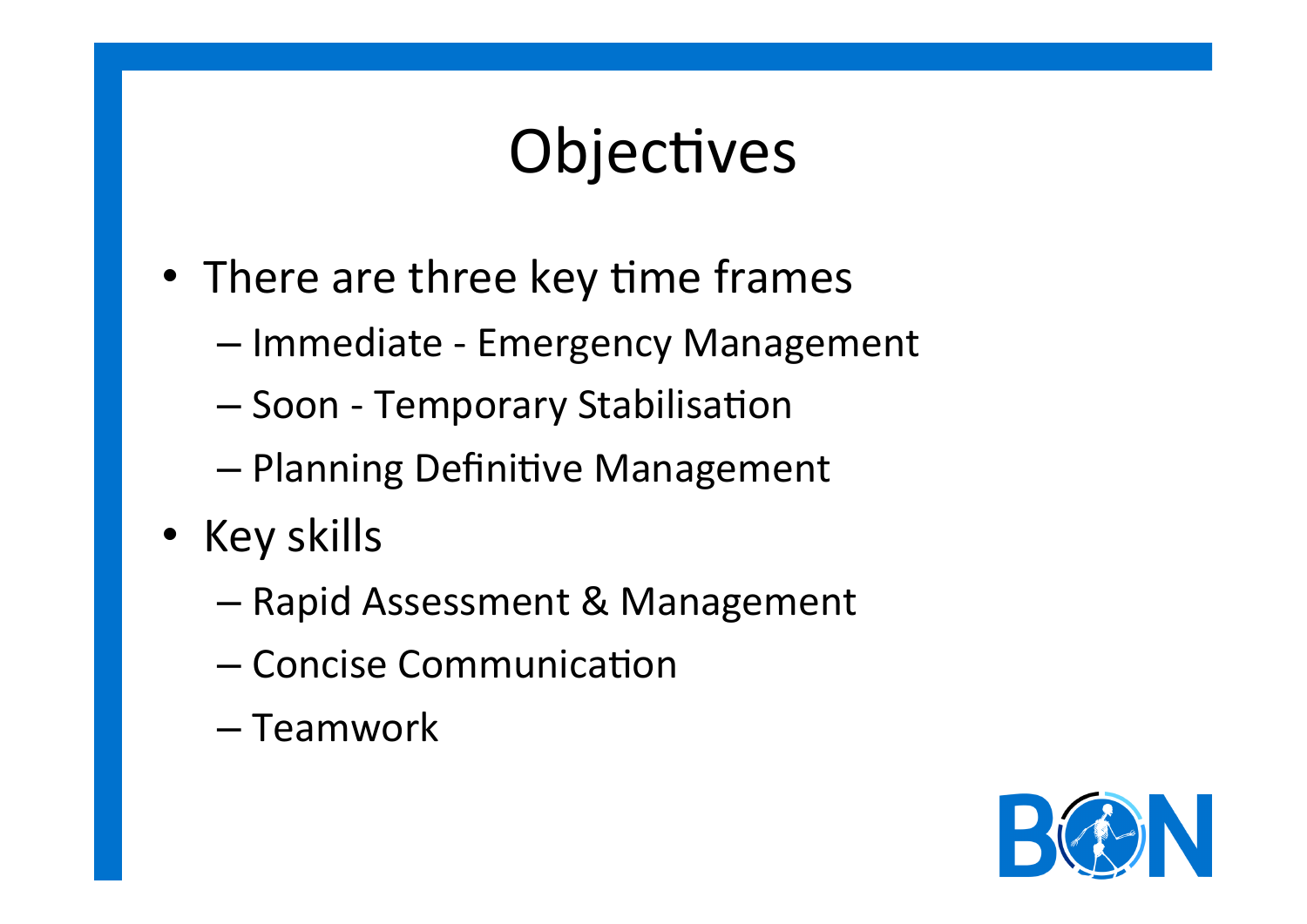## Emergency Management

- 1. Consider the whole patient
- 2. Treat life-threatening injuries
- 3. Assess/Restore Neurovascular Status
- 4. Pain relief broken bones hurt
- 5. Soft tissue protection dressings
- 6. Realignment & Splintage
- 7. Early Communication with seniors!!!!!

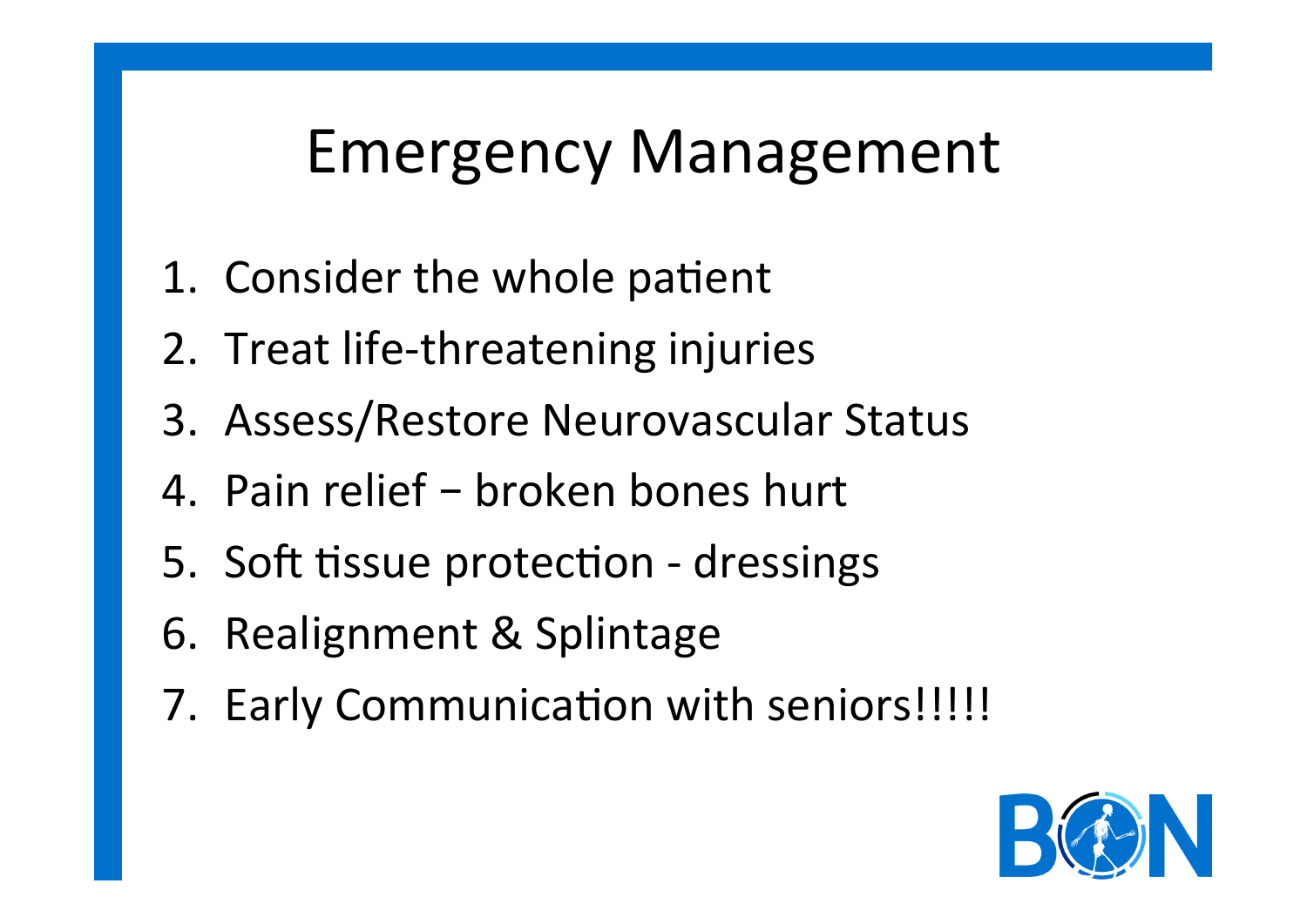## Assess the whole patient

- Advanced Trauma Life Support (ATLS)
	- $-$  Airway + C-Spine protection + Control Bleeding
	- Breathing
	- $-$  Circulation
	- Disability
	- Exposure
- Deal with life threatening head/neck/trunk injuries first
- Don't be distracted by a bent limb

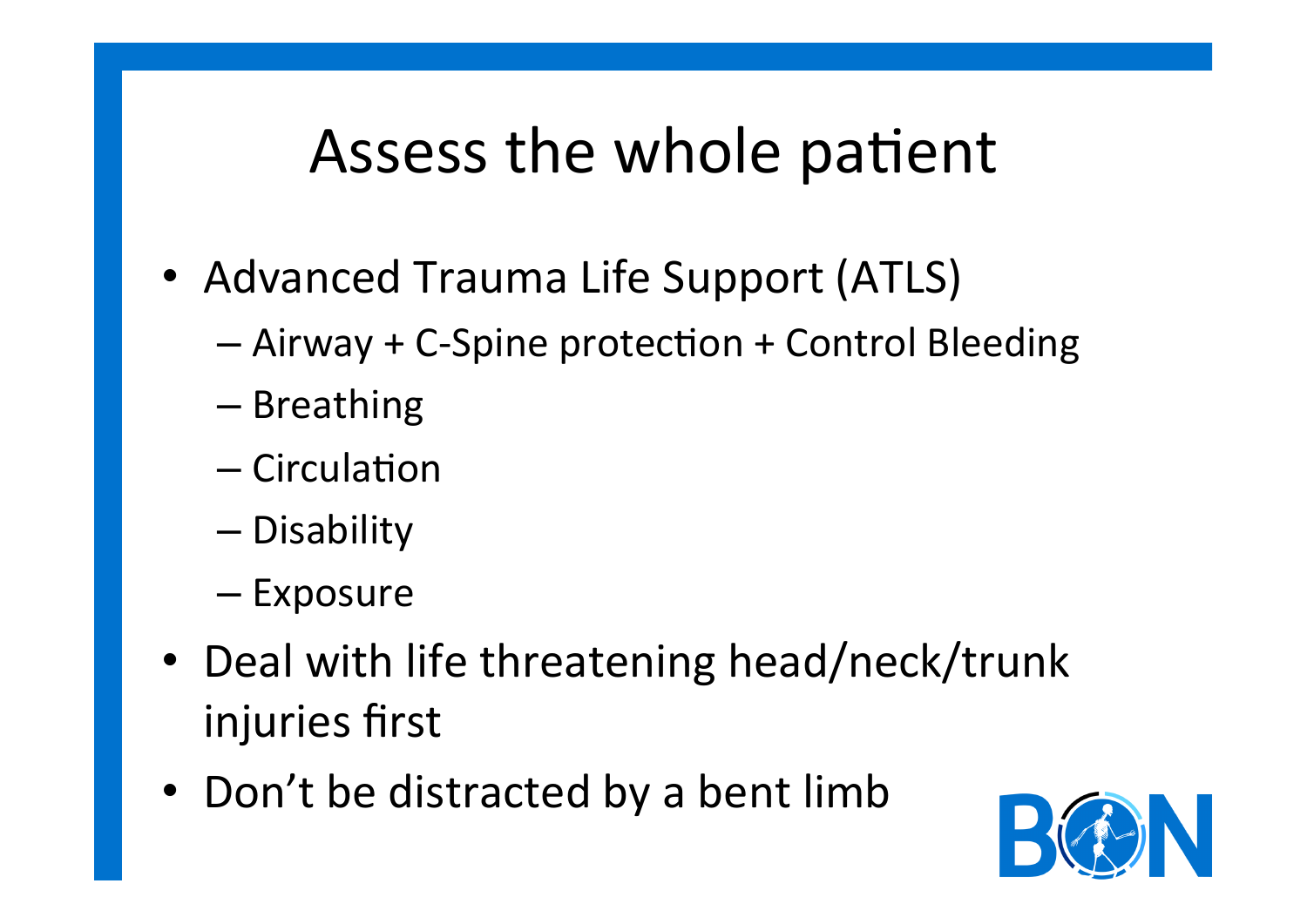## Assess the Limb

#### 1. Neurovascular Status

- $-$  Is there a pulse? palpate all distal pulses
- $-$  Is their sensation ok? check all distal nerves
- $-$  Can the patient move his fingers/toes?
- 2. Soft tissues
	- $-$  Is there a wound near the fracture?
	- $-$  How big is the wound?
	- Is it contaminated? (mechanism of injury)

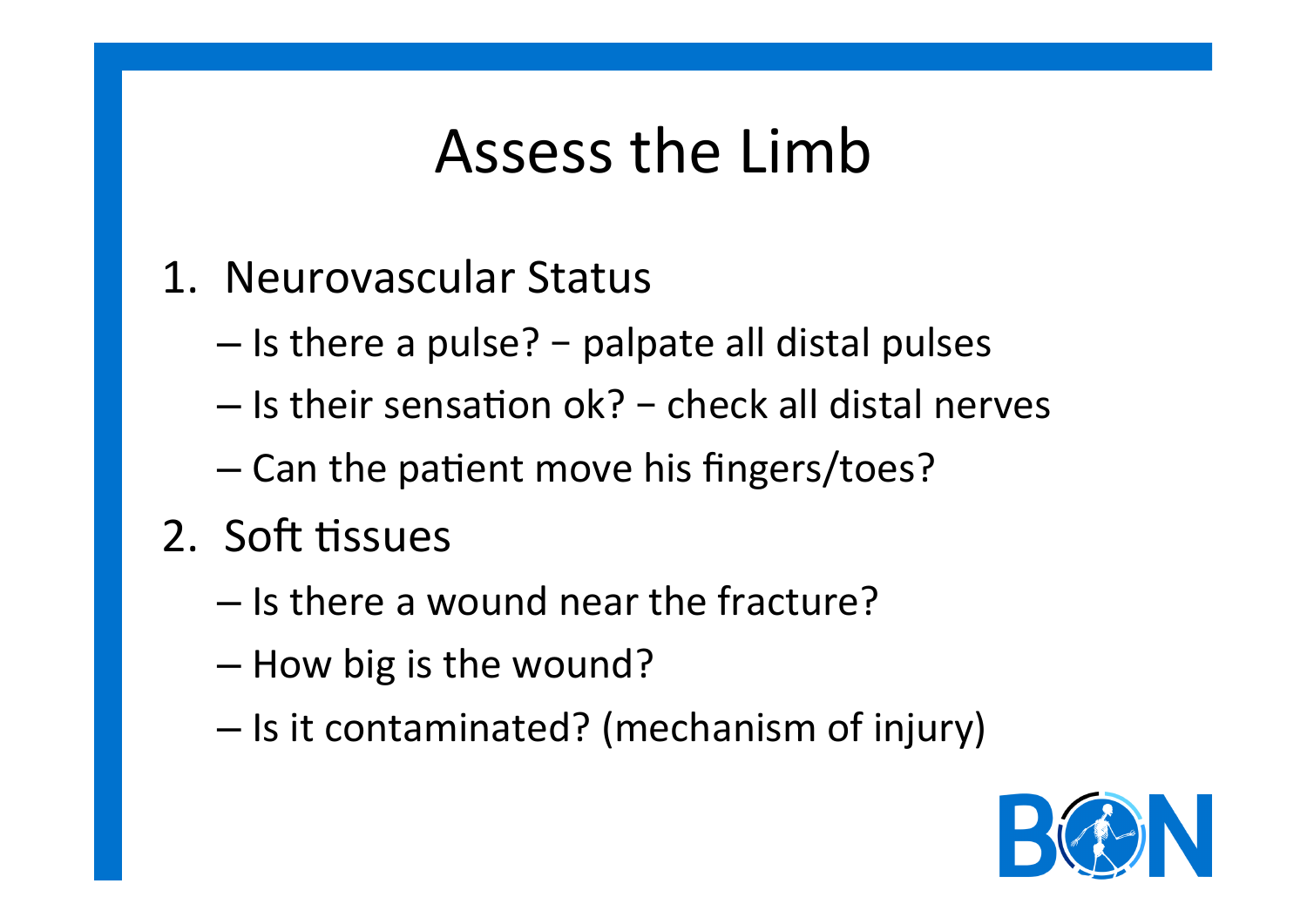## Assess the Limb

- 3. Articular involvement
	- $-$  Is the injury near or involving a joint?
	- $-$  Is the joint dislocated?
- 4. Diaphyseal injury
	- How many pieces?
	- Fracture pattern
- Assess the limb in the given order because...

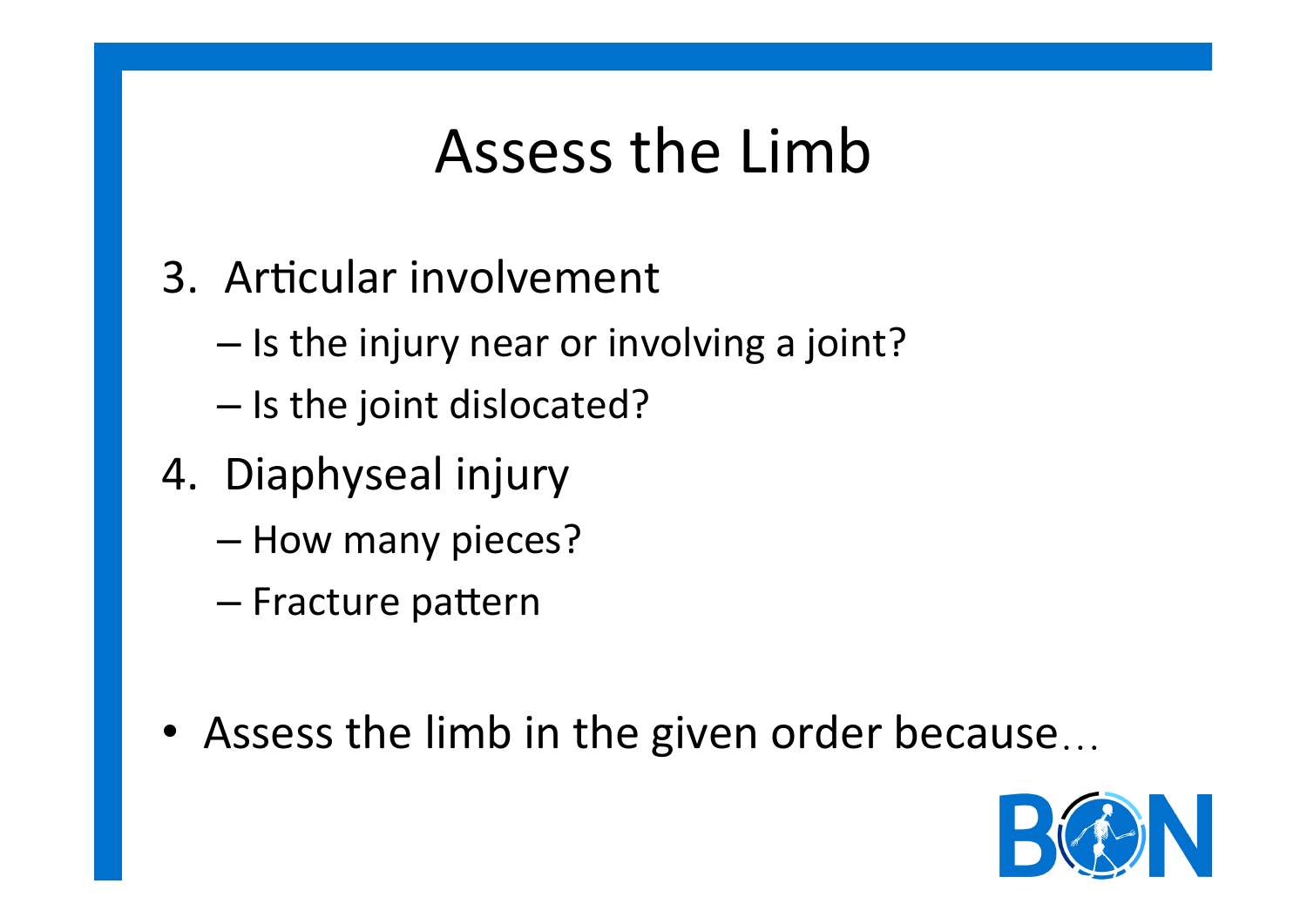## Neurovascular Compromise

- Needs immediate attention
- Pull the limb out straight, splint and recheck
- If no improvement needs immediate evaluation & management by senior
- May require surgery with T&O and vascular teams
- See Presentation on Neurovascular Injuries

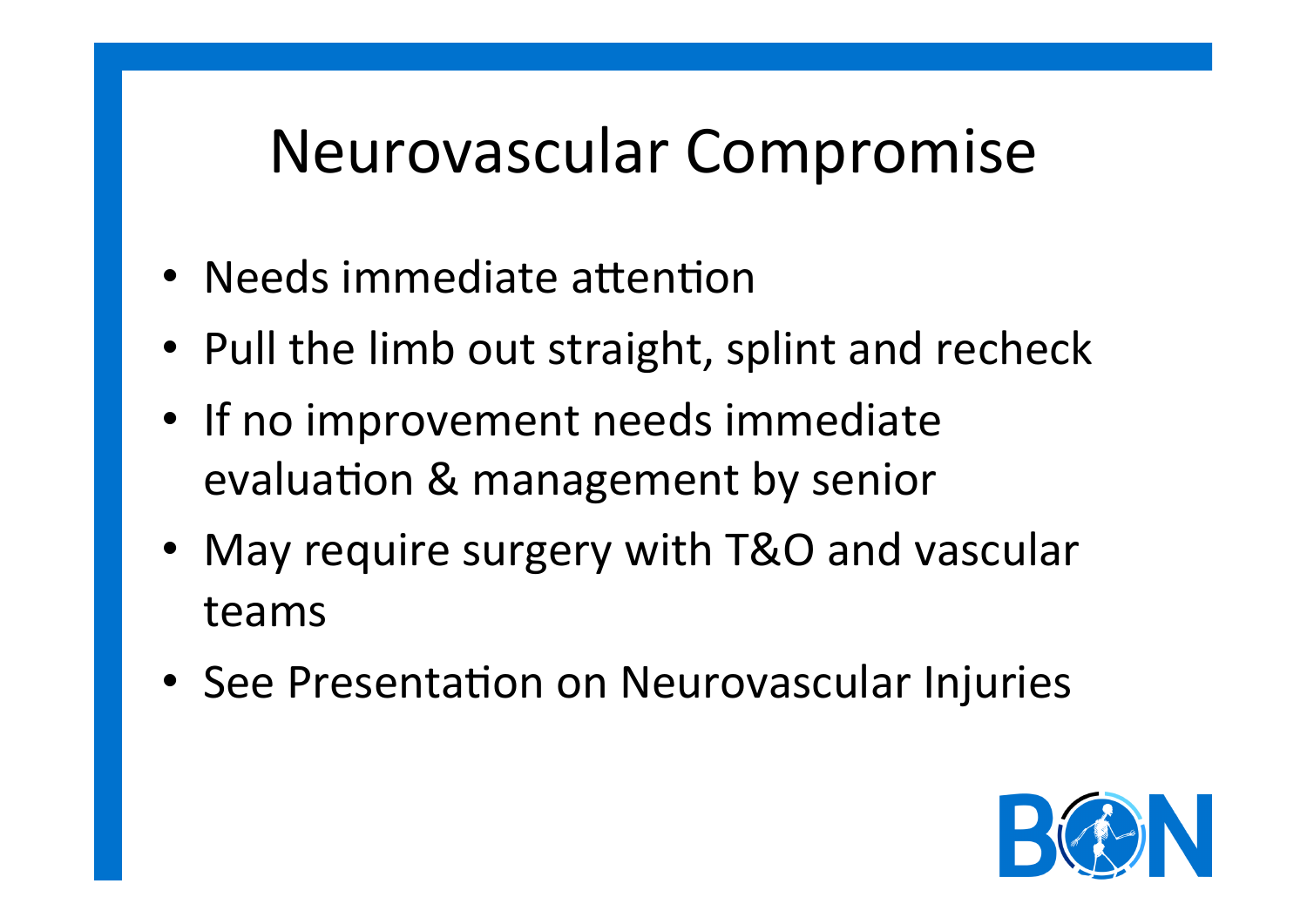## **Open Fractures**

- Soft tissue injuries with underlying fracture
- Something has either gone into the skin or
- ....Bone has poked out
- Needs surgery
	- $-$  Immediately if associated neurovascular injury
	- $-$  Next available theatre slot if stable
- Joint case Orthopaedic and Plastic Surgery
- BOA/BAPRAS guidelines are extensive

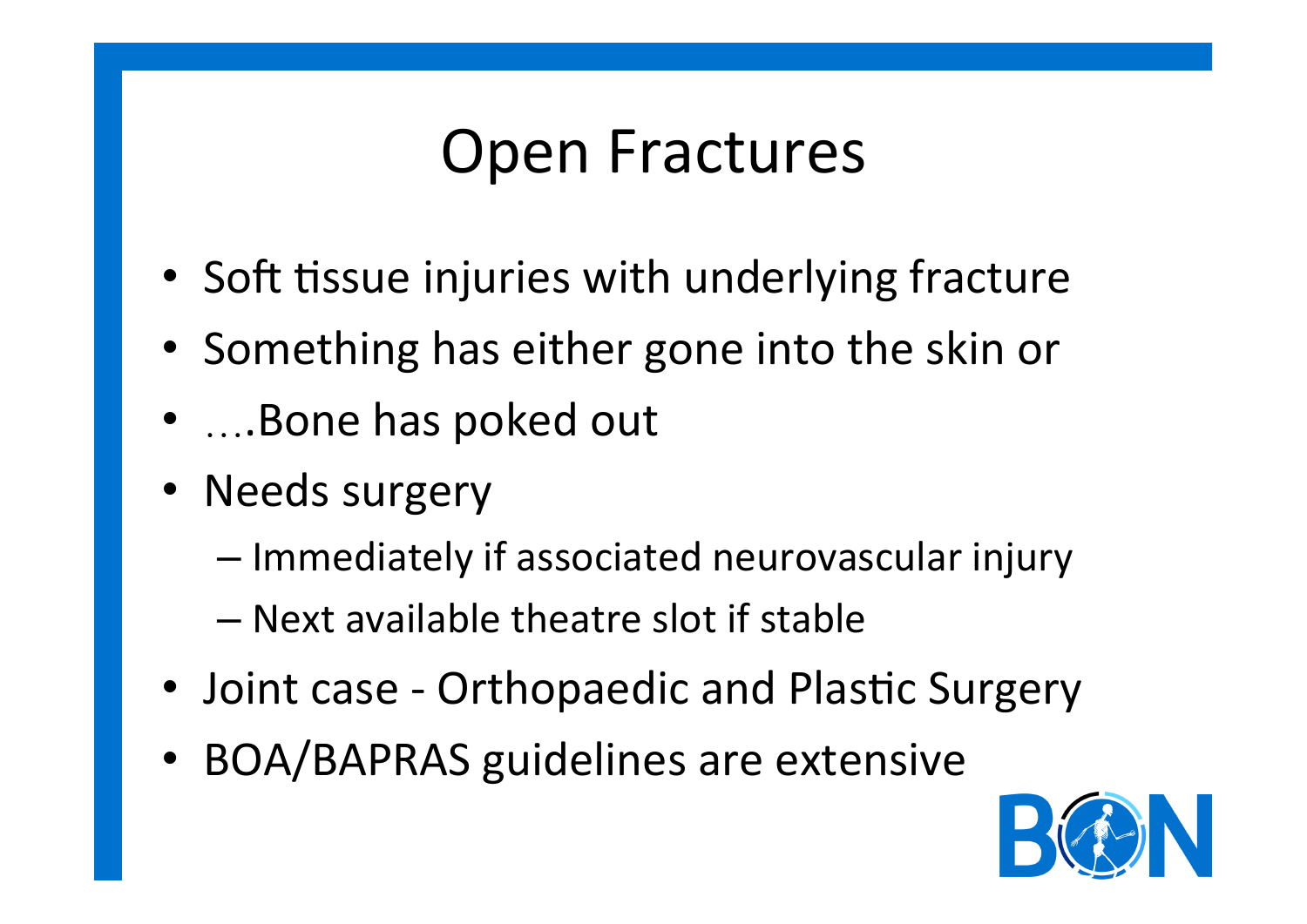## Key Immediate Points

- IV Antibiotics  $+/-$  tetanus
- Regular Neurovascular checks (especially before and after any intervention)
- Assess for and manage Compartment syndrome
- Orthopaedic and Plastic Surgery combined care.
- Minimal wound handling Take a photo and then cover it!
- Splint the limb
- Open injuries should be managed in hospitals with Orthopaedics and Plastics on site
	- $-$  Transfer if safe to do so
- Initial surgery is performed by senior plastic and orthopaedic surgeons within 24 hours of the injury unless there is marine, agricultural or sewage contamination.

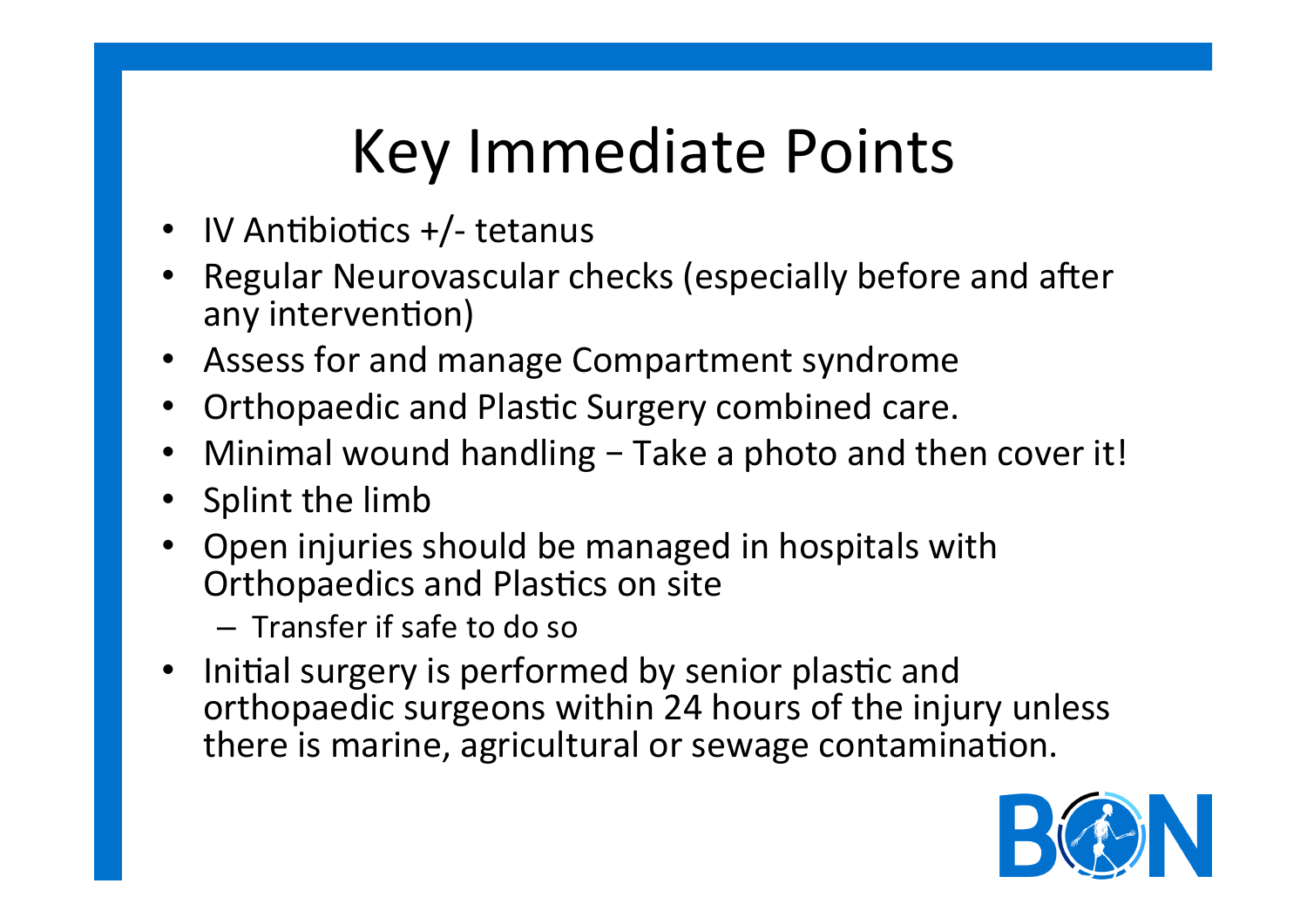## Articular/Juxta-articular injuries

- Dislocated joints need urgent reduction  $-$  Especially if neurovascular compromise
- Reduce and splint
- Articular fractures are more complicated
- May need external fixation
- Will need a CT scan to plan for surgery

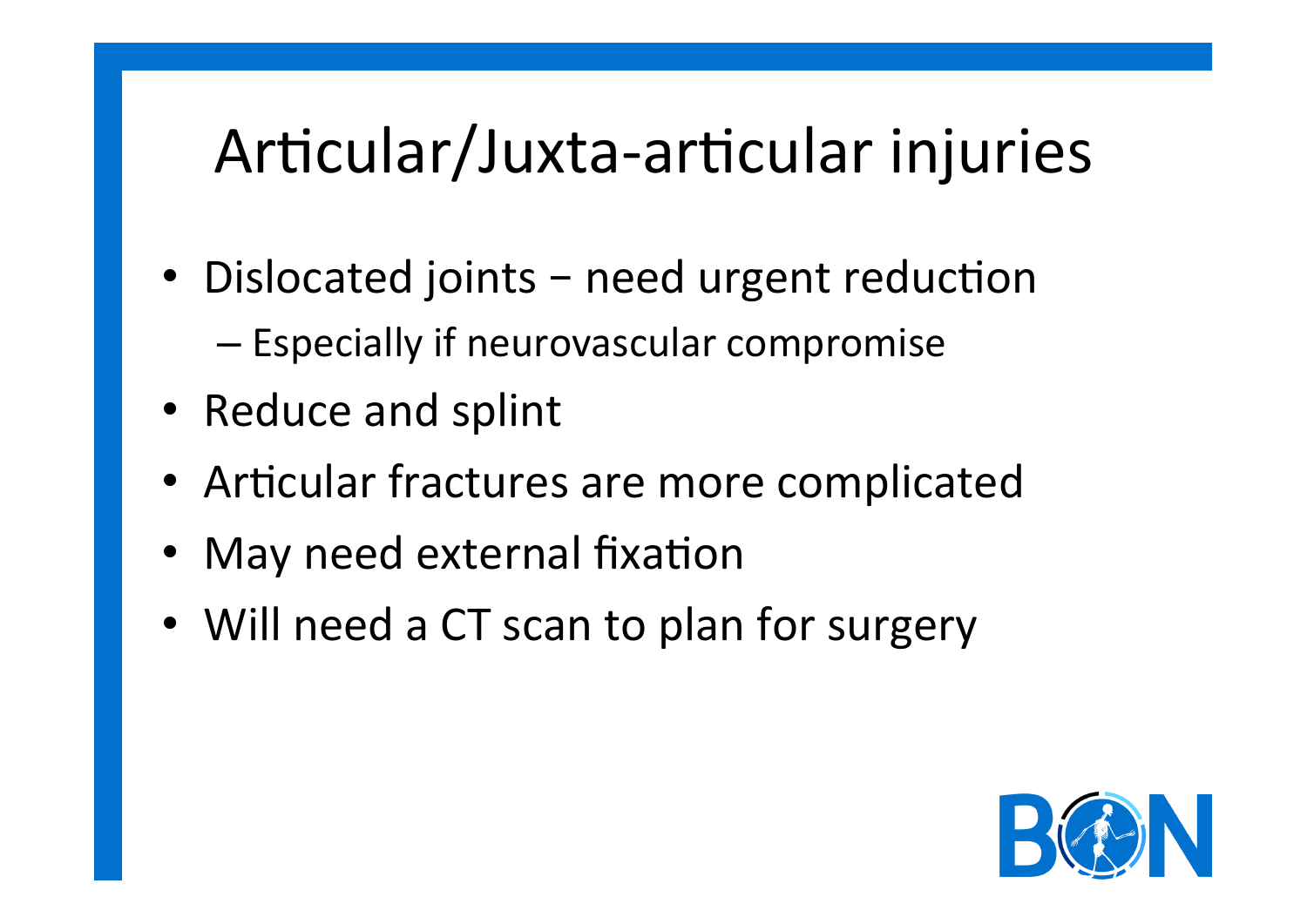## Immediate Management

- Do the simple things well
- Call the registrar  $-$  as soon as you can
- If there is neurovascular compromise or a contaminated soiled open fracture
- Then find a registrar or consultant immedaitely
- When you call....lead with the severest problem…..

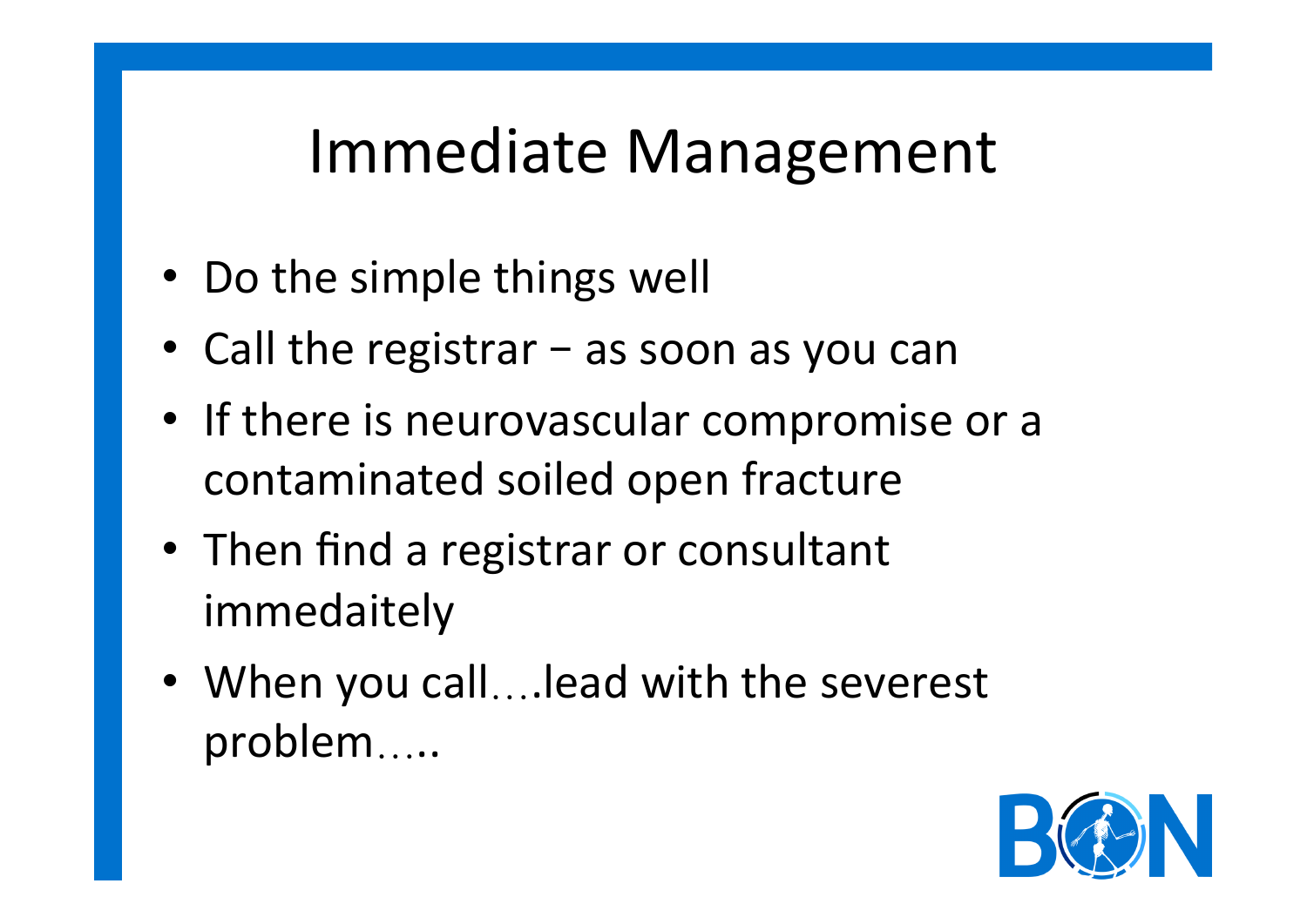## **Temporary Stabilisation**

- Splint or apply traction in ED
- Polytrauma
- Hostile surgical environment
	- Open Fractures
	- Soft tissue compromise (swelling/blisters)
	- $-$  Articular fractures that need planning
- Logistical Issues
	- Surgeons (some surgeries require experience)
	- $-$  Equipment (having correct devices)

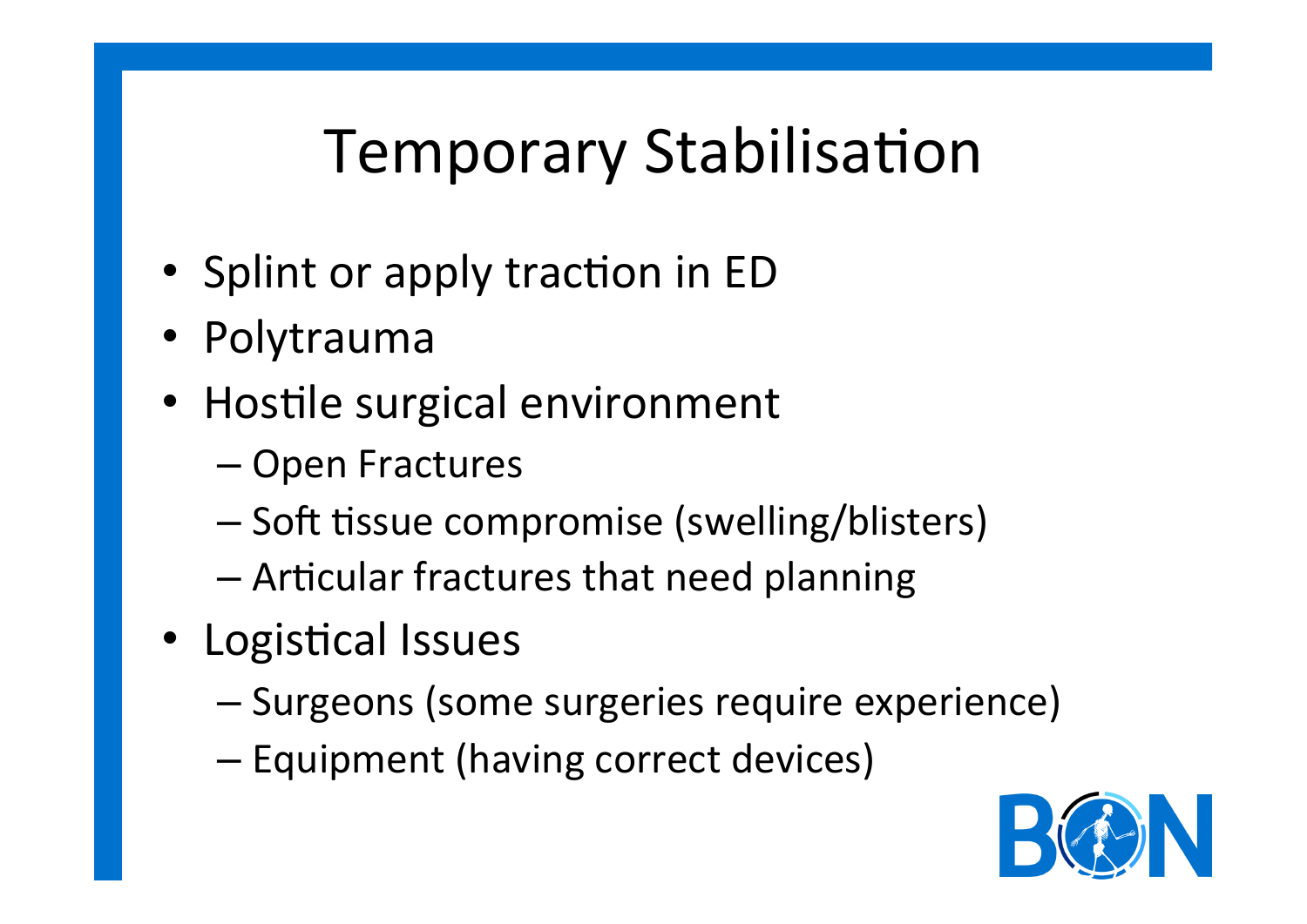## Definitive Management

- AO Principles
	- $-$  Stable Fixation
	- Early Range of Movement
- Management with best outcome
- Functional restoration
- Be aware of patient expectations

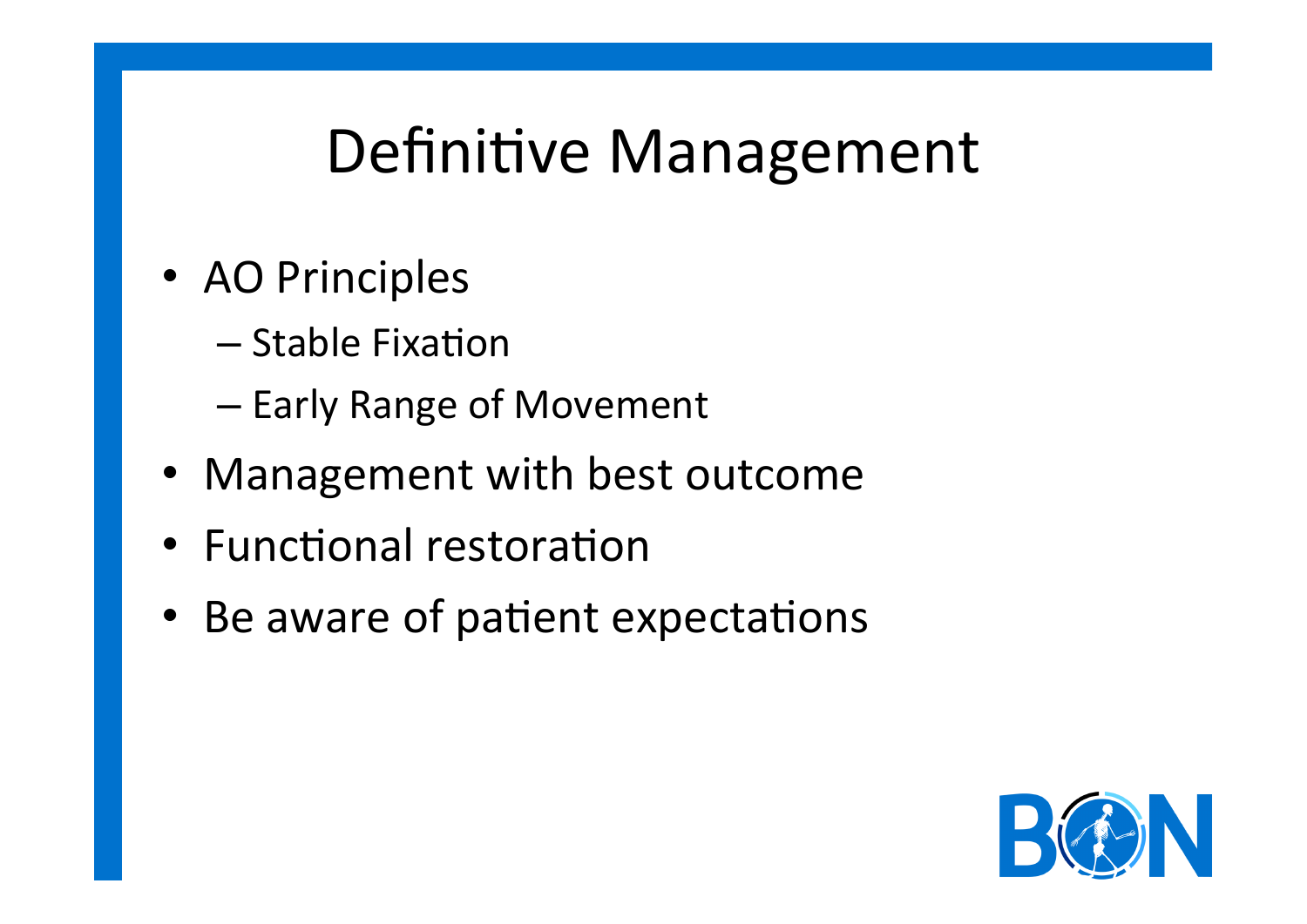## **Management Strategies**

- Conservative
	- Splintage
- Surgical
	- $-$  External Fixation
	- Internal Fixation
		- Intramedullary
		- Extramedullary
		- Special techniques (K-wires, tension band wire)
	- Joint Replacement
		- Hemiarthroplasty
		- Total replacement
		- Partial replacement

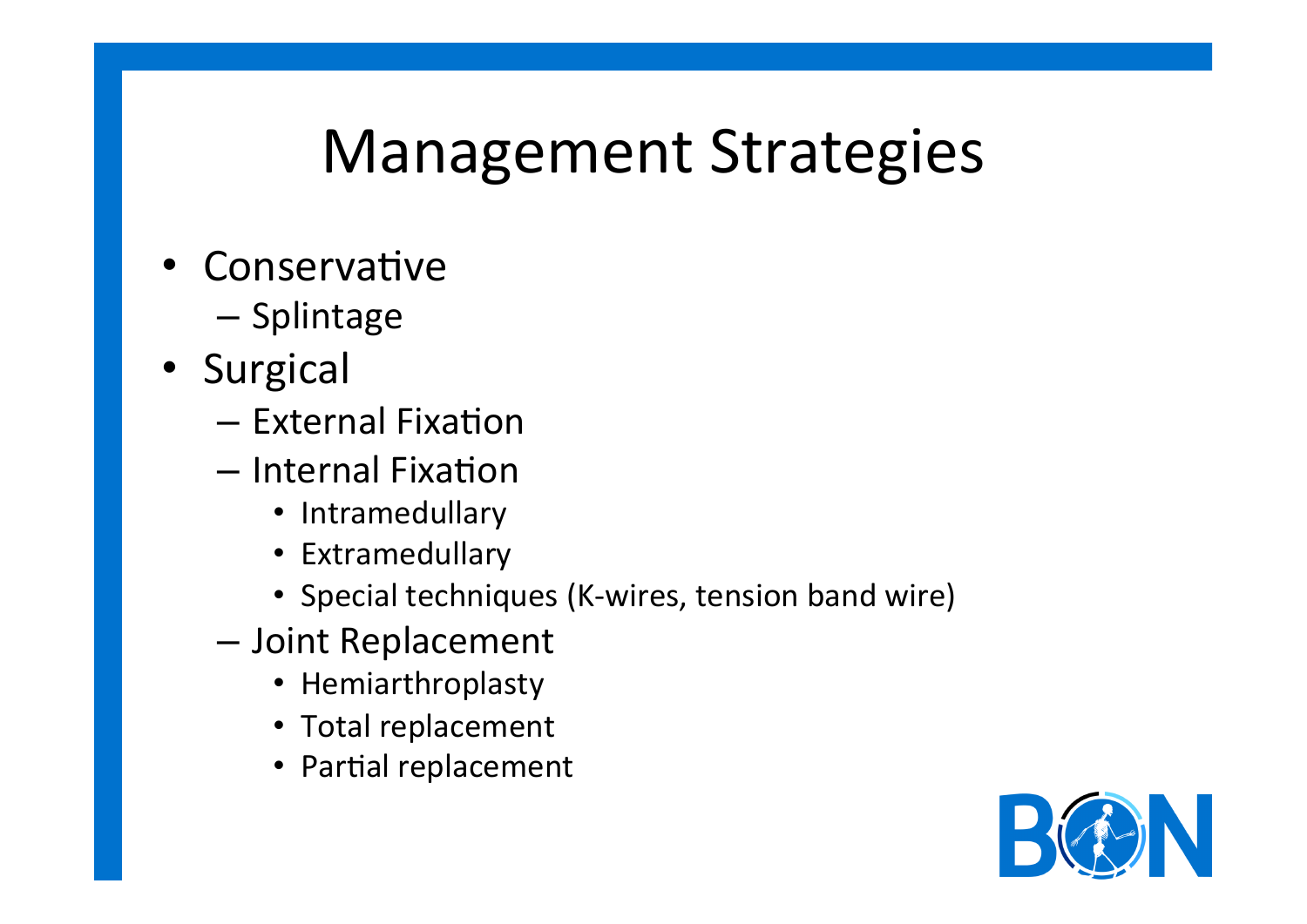## Fracture Manipulation I

- Neurovascular assessment
- Preparation is critical to getting it right first time
- Do a head count  $-$  its not a one person job
	- 2 people to reduce and hold fracture
	- $-1$  person to apply the backslab and secure it
	- $-$  1-2 people giving sedation/pain relief
- Analgesia/Sedation Ensure you have monitoring
- Prepare your POP slab

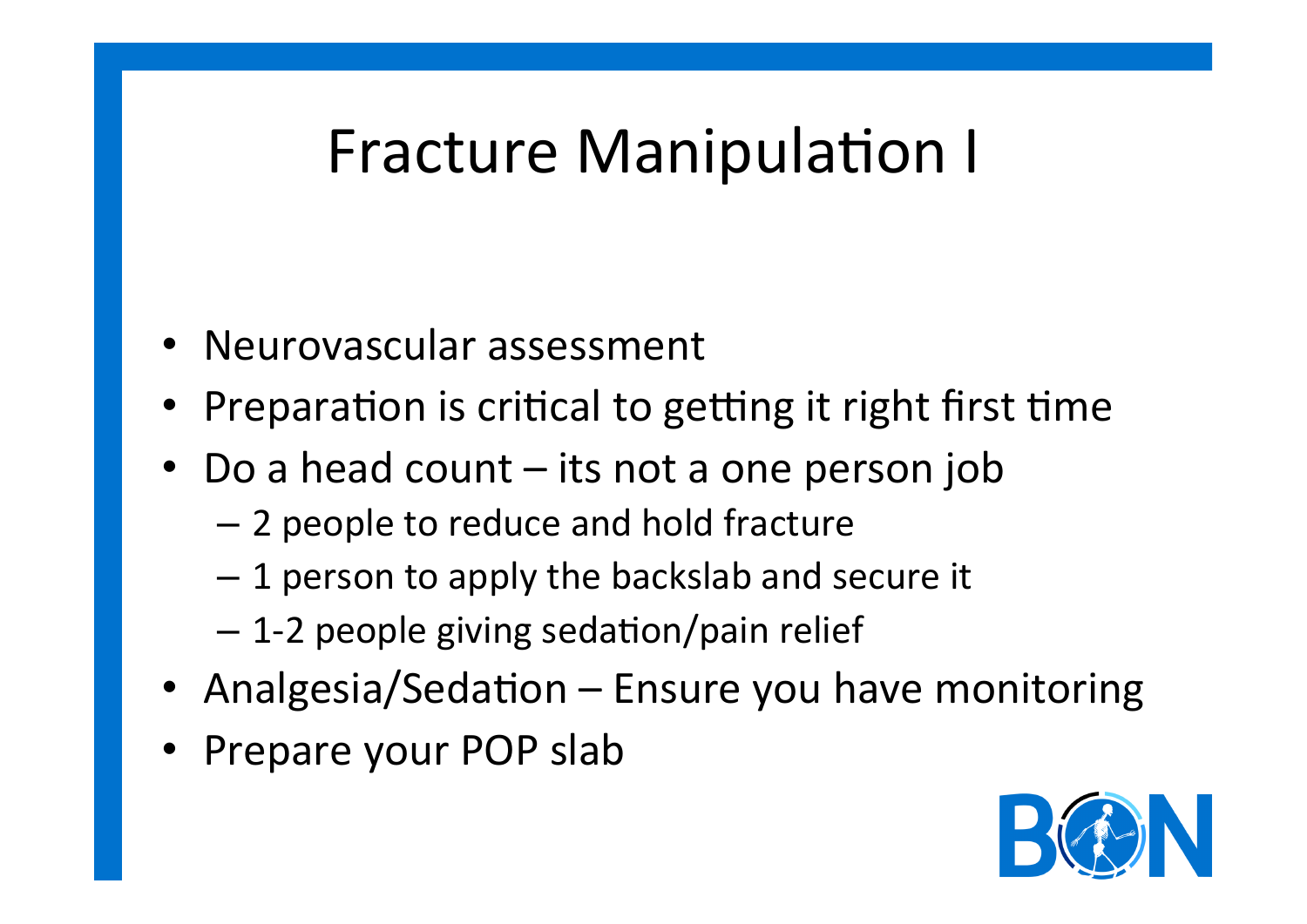## Fracture Manipulation II

- Shortening
- Angulation
- Rotation
- Displacement
- $\blacksquare$  In Line Traction
- Exaggerate the deformity
- **Apply wool (2 layer)**
- **E** Apply backslab
- Crepe
- Gentle pressure

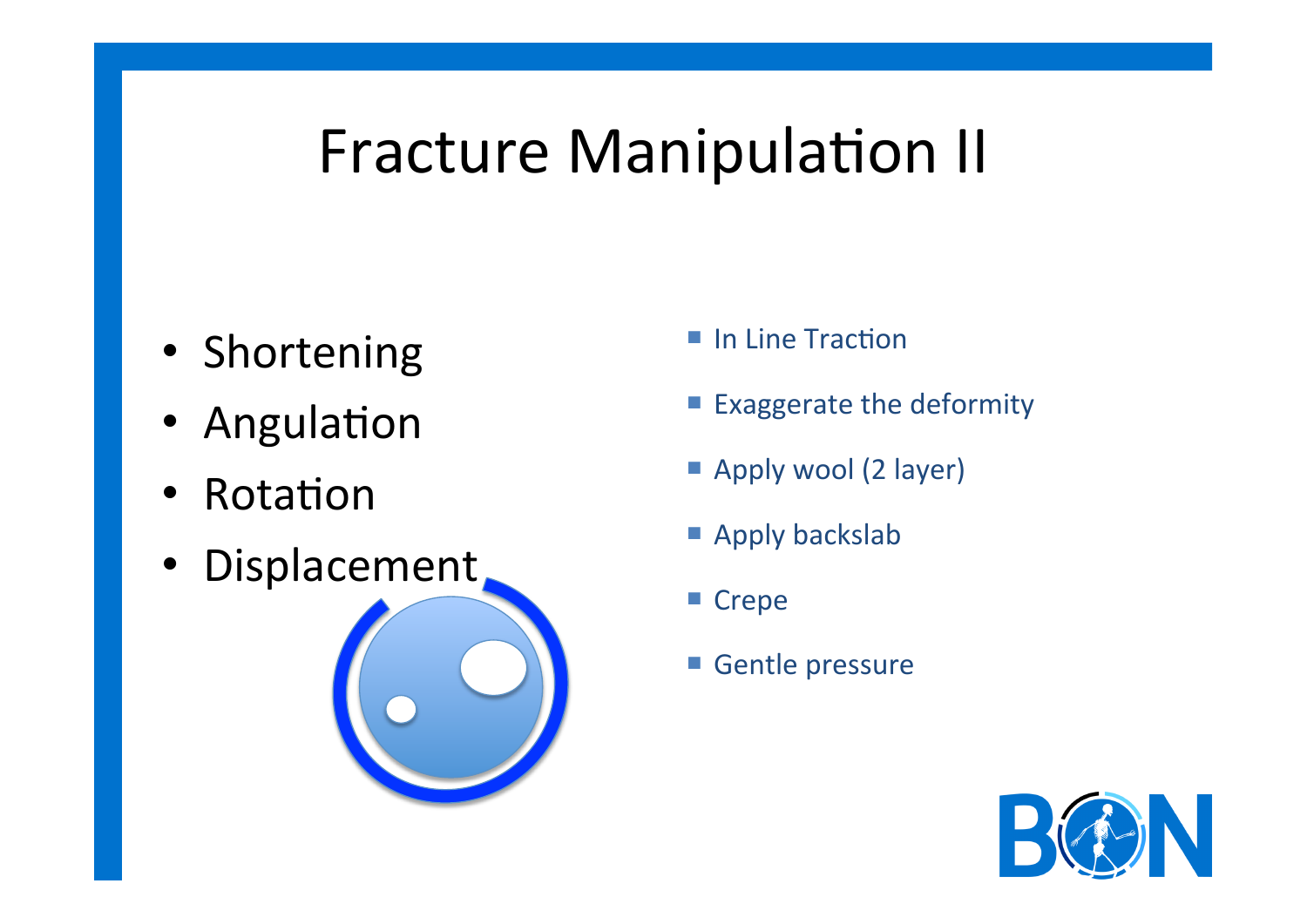## Fracture Manipulation III

- Things to think about....
- The forces acting on the fracture
- E.g Colles Fracture
	- Shortening
	- Dorsal Tilt
	- Dorsal Angulation
	- Radial Tilt
	- Radial angulation
	- Rotation
- Try to correct them sometimes overcorrection is needed

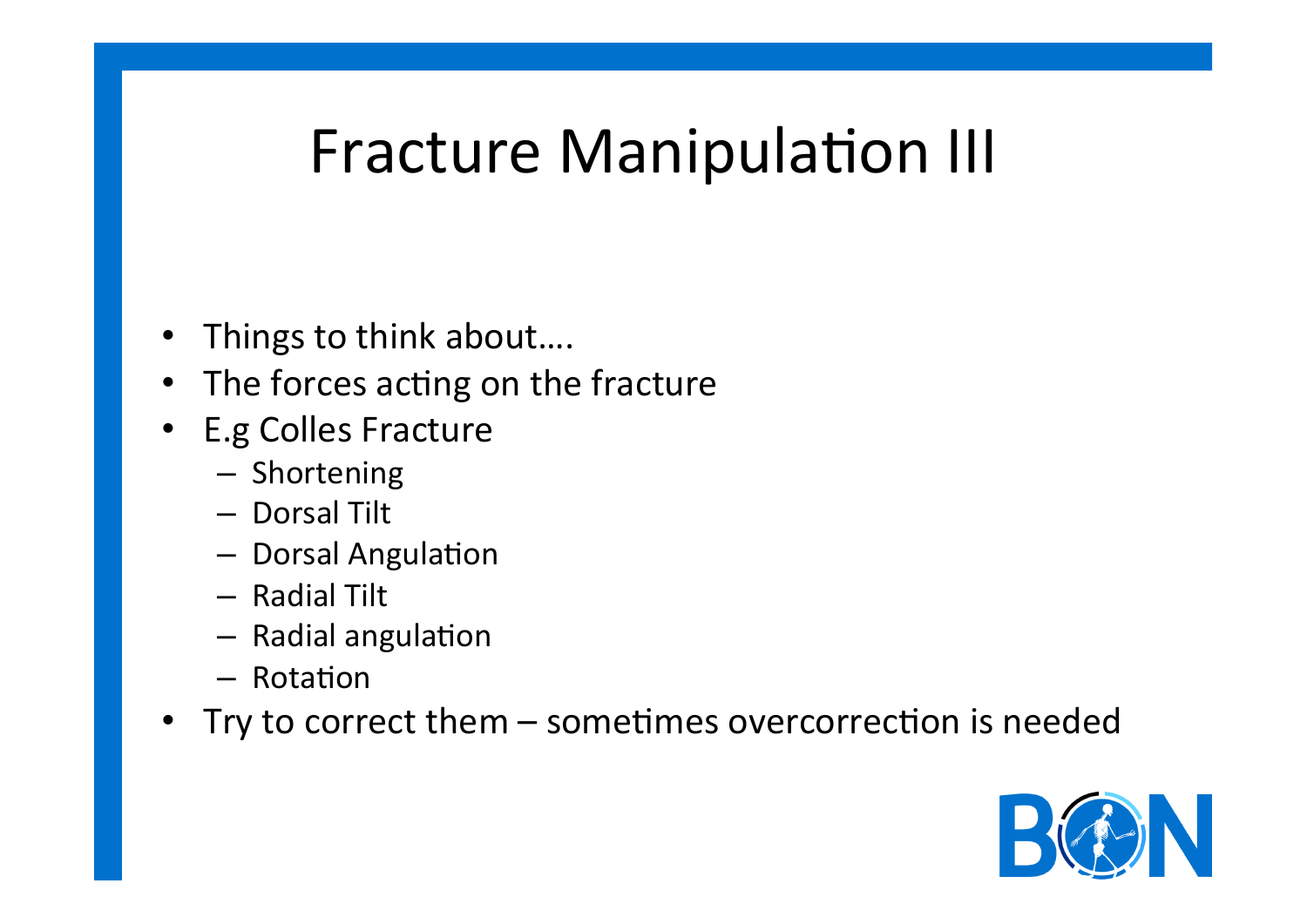## Special Considerations

- Paediatric patients
	- $-$  Can tolerate greater deformity than adults  $-$  remodelling
	- $-$  Thick periosteum can get stuck in fracture site
- Elderly
	- $-$  Crumbly, comminuted fractures may not be easy to reduce
	- $-$  But good reduction may avoid the need for surgery
- Irreducible fractures
	- $-$  Soft tissue imposition
	- Tense muscles

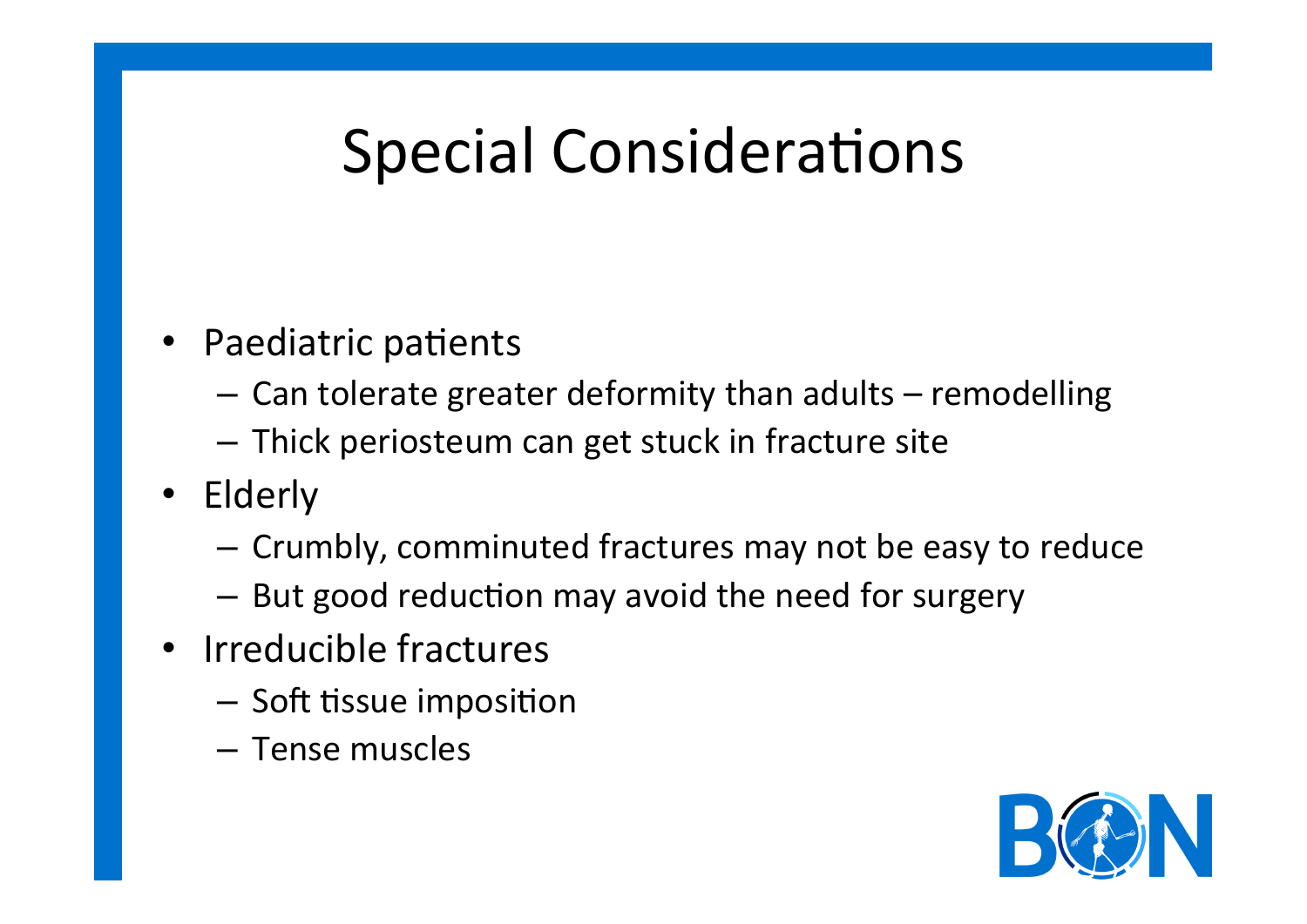## Post-Manipulation

- Neurovascular Check
- Elevation
- Check X-ray
- Neurovascular obs Worry about compartment syndrome

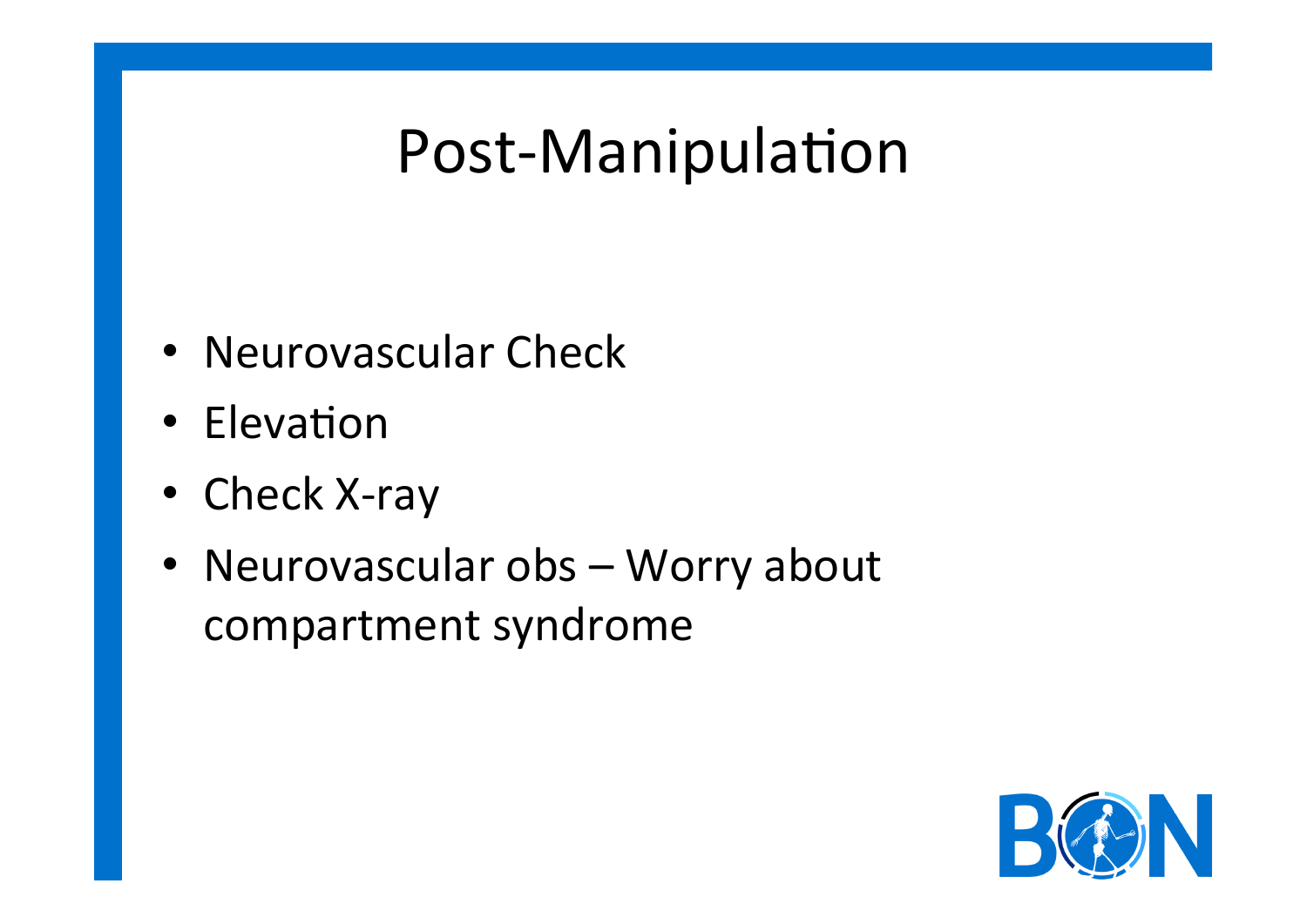## Summary

- Assess the whole patient
- Methodological assessment of limb
- Call seniors sooner the more sever the injury
- Do the simple things
	- $-$  IvAbx  $+/-$  Tetanus
	- Pain relief
	- Wound dressing
	- Splinting the wound
- Reassure patient, maintain good communication